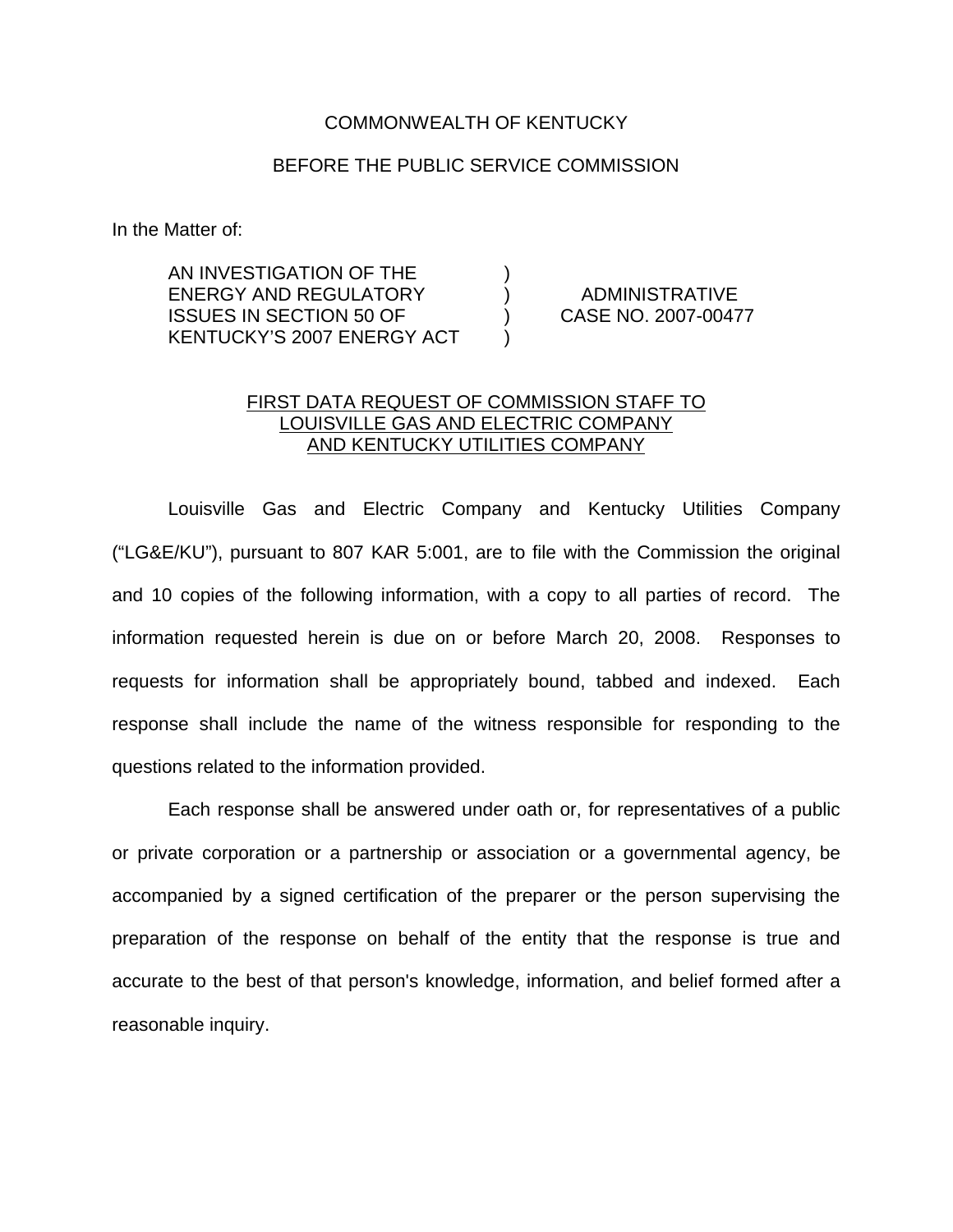LG&E/KU shall make timely amendment to any prior responses if they obtain information which indicates that the response was incorrect when made or, though correct when made, is now incorrect in any material respect. For any request to which LG&E/KU fail or refuse to furnish all or part of the requested information, they shall provide a written explanation of the specific grounds for their failure to completely and precisely respond.

Careful attention shall be given to copied material to ensure that it is legible. When the requested information has been previously provided in this proceeding in the requested format, reference may be made to the specific location of that information in responding to this request.

1. Refer to pages 2-3 of the Direct Testimony of Lonnie E. Bellar ("Bellar Testimony"), specifically, the proposal for annual reviews of utility's financial results. Provide a more detailed description of the manner in which these financial reviews would be conducted and processed by the Commission.

a. Include in the description a discussion of the information upon which LG&E/KU believe the Commission's decision would be based.

b. Would adjustments to the utility's actual financial results be allowed or be required to reflect changes in items such as the number of customers served, annual degree days, and the level of economic activity in the service territory?

2. Refer to the Bellar Testimony, page 2, lines 16-18. Is Mr. Bellar recommending annual rate adjustments to ensure that the utilities' revenues remain constant only to the extent that revenues have decreased as a direct result of implementing energy efficiency programs? If no, explain in detail the reasons why Mr.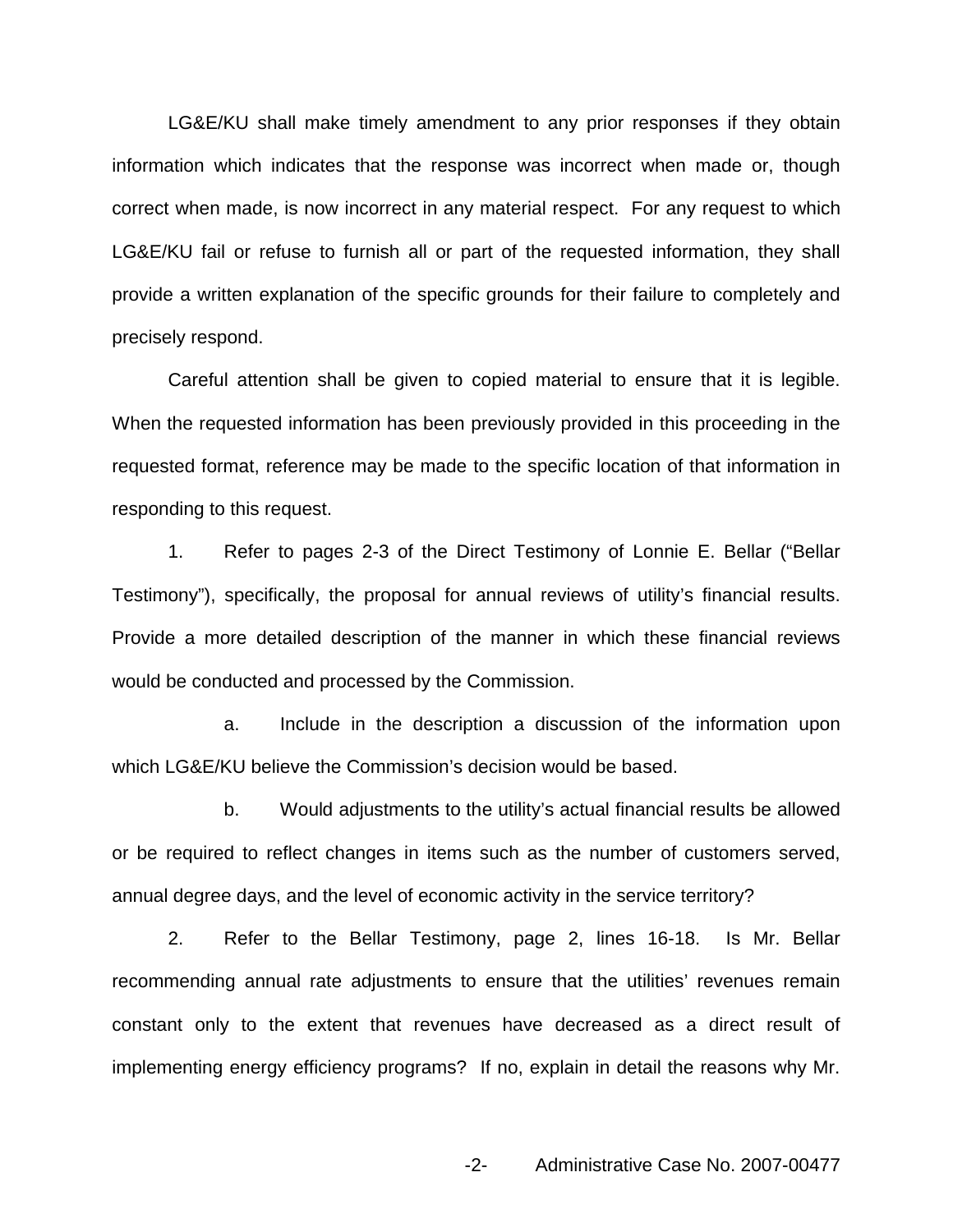Bellar believes that Section 50 of the 2007 Energy Act encompasses rate adjustments to keep utilities' revenues constant between rate cases when the changes in the levels of revenues are unrelated to energy efficiency programs.

3. Refer to the Bellar Testimony, page 4, lines 4-15. Explain in detail whether LG&E/KU believe that KRS 278.285 already authorizes the recovery of the two rate-making measures discussed by Mr. Bellar. If not, explain in detail the revisions that would be needed to KRS 278.285 to authorize such recovery.

4. Refer to page 4 of the Bellar Testimony, specifically, the discussion of the proposed incentive return-on-equity adder ("ROE adder") for investments in energy efficiency programs. If a portion of the costs of energy efficiency programs are allowed to be capitalized (as also suggested on page 4 of the Bellar Testimony) and permitted to earn a return, explain why it is necessary to have an ROE adder compared to the return allowed on traditional investment in generation, transmission and distribution plant.

5. Refer to page 5 of the Bellar Testimony concerning the proposal that utilities be permitted to capitalize the demand cost portion of any purchased power contracts into which they enter.

a. Explain how not being permitted to capitalize any part of the cost of economic purchased power causes such purchases to be "less economically viable" alternatives to constructing new generation.

b. Mr. Bellar makes reference to the proposal being particularly relevant to renewable resource purchased power twice in the discussion on page 5, lines 1-10. However, the proposal will allow capitalization for all purchased power contracts. Explain why LG&E/KU believe that capitalizing the demand component of all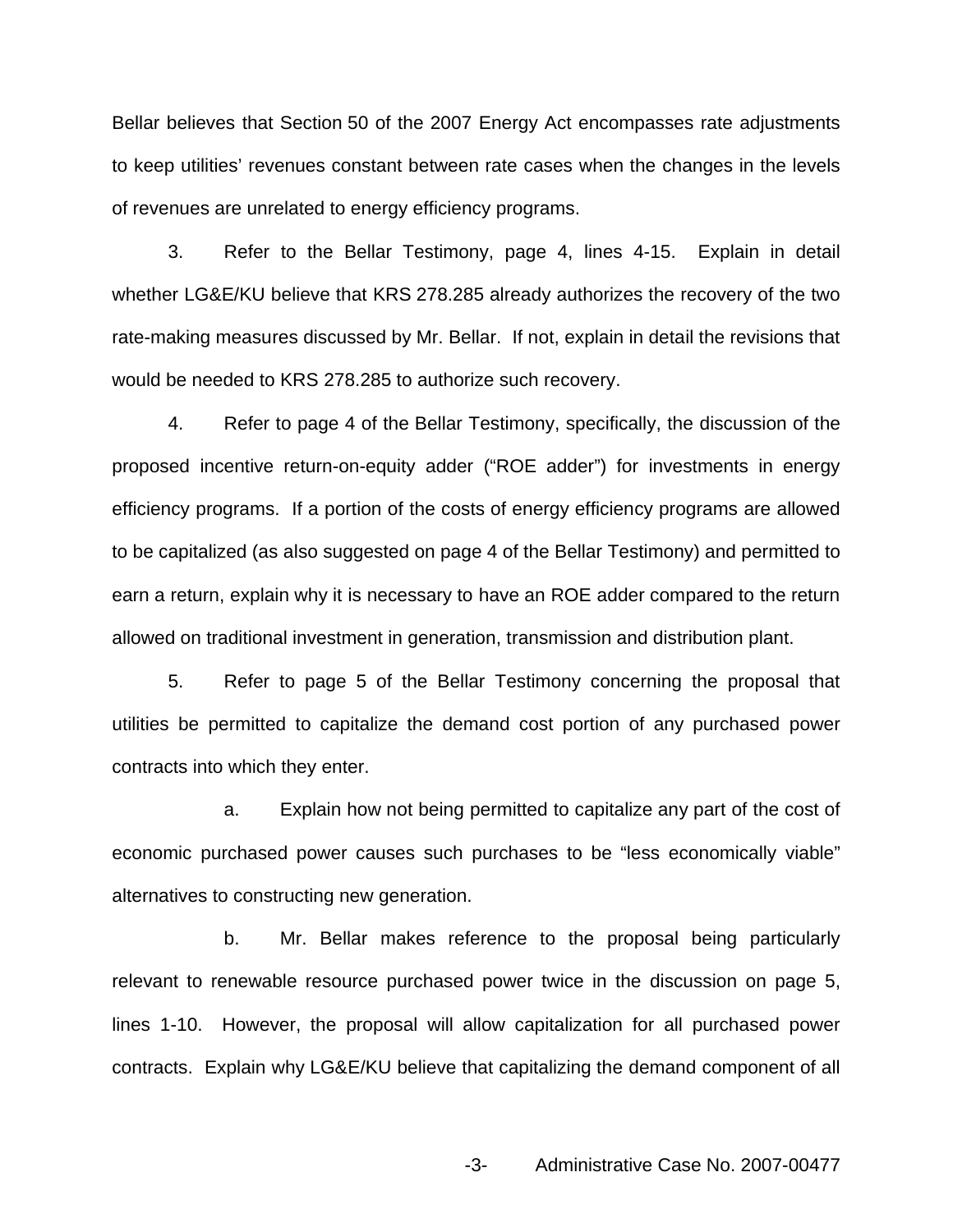purchased power within the scope of the issues set forth in Section 50 of the 2007 Energy Act and explain which issue(s) encompass this proposal.

c. Filings supporting LG&E/KU's monthly fuel adjustment clause ("FAC") reports, as well as similar supporting filings of other generating utilities reflect that the terms of power purchase transactions have evolved in recent years such that prices typically reflect an all-in energy price stated in dollars per megawatt-hour.<sup>1</sup> Do LG&E/KU have reason to believe that this energy pricing structure will be changing within the industry or, alternatively, that they can negotiate to have both demand and energy pricing in their future purchased power contracts? Explain the response.

d. If LG&E/KU enter into a long-term purchase power contract and are allowed to capitalize the demand-related cost component, will this result in LG&E/KU recovering all of its expenses for purchasing that power plus recovering a return on capital that was never invested?

e. Does LG&E/KU believe that proper consideration would be given to purchase power alternatives, demand-side management programs, and energy efficiency programs if amendments were enacted to the integrated resource plan regulation, 807 KAR 5:058, and the certificate statute, KRS 278.020, to require a showing that such alternatives and programs were considered before a certificate to construct new generation could be issued?

6. Refer to the Bellar Testimony, page 5, lines 5-10.

 $1$  This evolution has been recognized by the Commission in its FAC treatment of purchased power costs incurred by jurisdictional electric generating utilities.